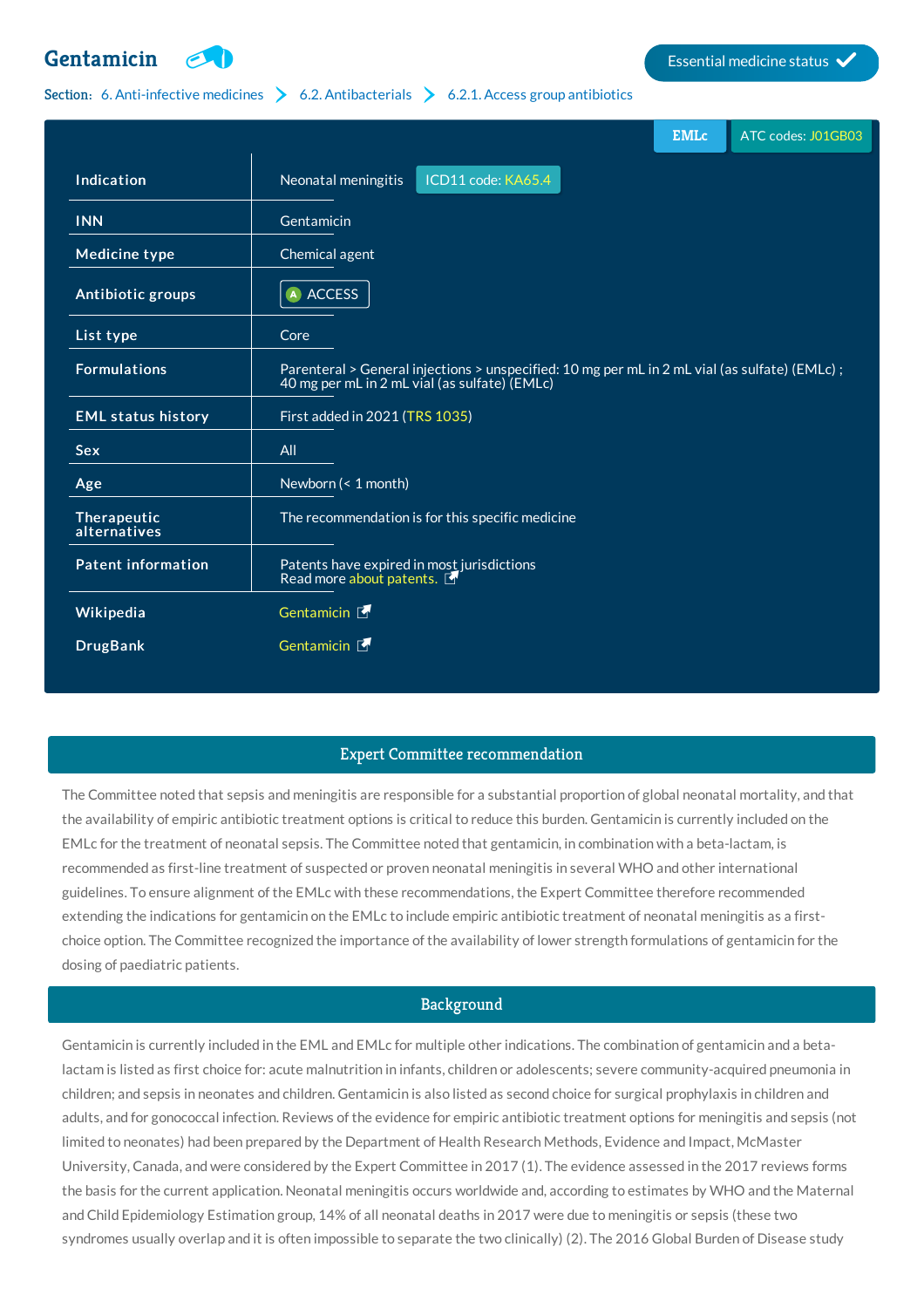estimated that almost 20 000 neonates (i.e. children < 1 month of age) died of meningitis in 2016. However, authors of the Global Burden of Disease study acknowledged that the diagnosis is difficult and this could result in an underestimation of the burden of disease of neonatal meningitis (3). In general, the incidence and mortality of meningitis are higher in resource-constrained countries. Risk factors for neonatal meningitis include preterm birth, low birth weight, maternal peripartum infections or and delivery-associated risk factors such as prolonged rupture of membranes or traumatic delivery (4). The causative pathogens differ from those commonly found in older children and adults with infectious meningitis. Streptococcus agalactiae (a group B streptococci) and Escherichia coli are the most frequent bacteria causing neonatal meningitis. Streptococcus agalactiae is still the most frequent cause of neonatal meningitis despite a decline in cases over the years in settings where maternal screening and intrapartum antibiotic prophylaxis of mothers with a positive screening test for group B streptococcus is done as part of prenatal care. Streptococcus pneumoniae and Listeria monocytogenes, bacteria commonly encountered in meningitis in older children and adults, are also pathogens in neonatal meningitis (5).

#### Summary of evidence

The clinical presentations of neonatal sepsis and neonatal meningitis overlap and are difficult to differentiate. The 2017 McMaster review of systematic reviews, meta-analyses and guidelines published between 1996 and 2016 included studies on sepsis in children < 5 years. This evidence is considered relevant for neonatal meningitis. Systematic reviews and meta-analyses Two Cochrane systematic reviews were included in the McMaster review (6,7). The first (two randomized controlled trials, 127 participants) compared single to combination regimens for suspected early neonatal sepsis, but results on 28-day mortality were indeterminate because of the small sample size (risk ratio (RR) 0.75, 95% confidence interval (CI) 0.19 to 2.9) (6). The second systematic review examined antibiotic regimens for late onset sepsis in neonates (one randomized controlled trial, 24 participants) and compared beta-lactams alone with beta-lactams combined with aminoglycosides. The results were also inconclusive (RR 0.17 for mortality before discharge, 95% CI 0.01 to 3.23; the same as the results for treatment failure) because of the small sample size (7). Guidelines The 2012 United Kingdom clinical guidelines on antibiotics for the prevention and treatment of early-onset neonatal infection advise using intravenous benzylpenicillin with gentamicin as the first-choice antibiotic regimen for empirical treatment of suspected infection unless local bacterial resistance patterns suggest using a different antibiotic (8). These guidelines were updated in April 2021 and have kept the same recommendations (9). Although not formally a guideline, a policy report by the Committee on Fetus and Newborn of the American Academy of Pediatrics published in 2012 recommends ampicillin and an aminoglycoside (usually gentamicin), for treatment of infants with suspected early-onset sepsis (10). If Gram-negative meningitis is diagnosed, cefotaxime in combination with an aminoglycoside is recommended. The 2018 update, has kept the combination of ampicillin and gentamicin as the first choice for the empiric treatment of early-onset sepsis (11). The harms and toxicities of gentamicin are well known and have been reviewed extensively by the Expert Committee on previous occasions. Gentamicin has been included on the EML since 1977 and on the EMLc since 2007.

## Guidelines

Several WHO documents provide guidance on the management of neonatal meningitis/sepsis and recommend gentamicin in combination with a beta-lactam (ampicillin, ceftriaxone or cefotaxime) for empiric treatment. The 2017 WHO recommendations on newborn health (12) includes the following recommendations for the choice of empiric antibiotics for suspected neonatal sepsis or serious bacterial infections when referral is not feasible. • Neonates with signs of sepsis should be treated with ampicillin (or penicillin) and gentamicin as the first-line antibiotic treatment for at least 10 days. (Strong recommendation, low quality of evidence). • Young infants 0–59 days old with clinically evident severe infection when referral is not feasible: o Option 1: Intramuscular gentamicin 5–7.5 mg/kg (for low-birth-weight infants, gentamicin 3–4 mg/kg) once daily for 7 days, and twice daily oral amoxicillin, 50 mg/kg per dose for 7 days. Close follow-up is essential. (Strong recommendation, moderate quality of evidence). o Option 2: Intramuscular gentamicin 5–7.5 mg/kg (for low-birth-weight infants, gentamicin 3–4 mg/kg) once daily for 2 days, and twice daily oral amoxicillin, 50 mg/kg per dose for 7 days. Close follow-up is essential. A careful assessment on day 4 is essential. (Strong recommendation, low quality of evidence). The 2015 WHO guideline for managing serious bacterial infection in young infants when referral is not feasible (13) includes the following recommendations: Young infants 0–59 days old who have any sign of critical illness (at presentation or developed during treatment of severe clinical infection) should be hospitalized after prereferral treatment with antibiotics. (Strong recommendation, very low-quality evidence (standard of care)). Although no comparative trials are available showing the relative efficacy and safety of treatments, in cases where hospitalization is not possible at all, critically ill children should be given one of the following treatment regimens until hospitalization becomes possible